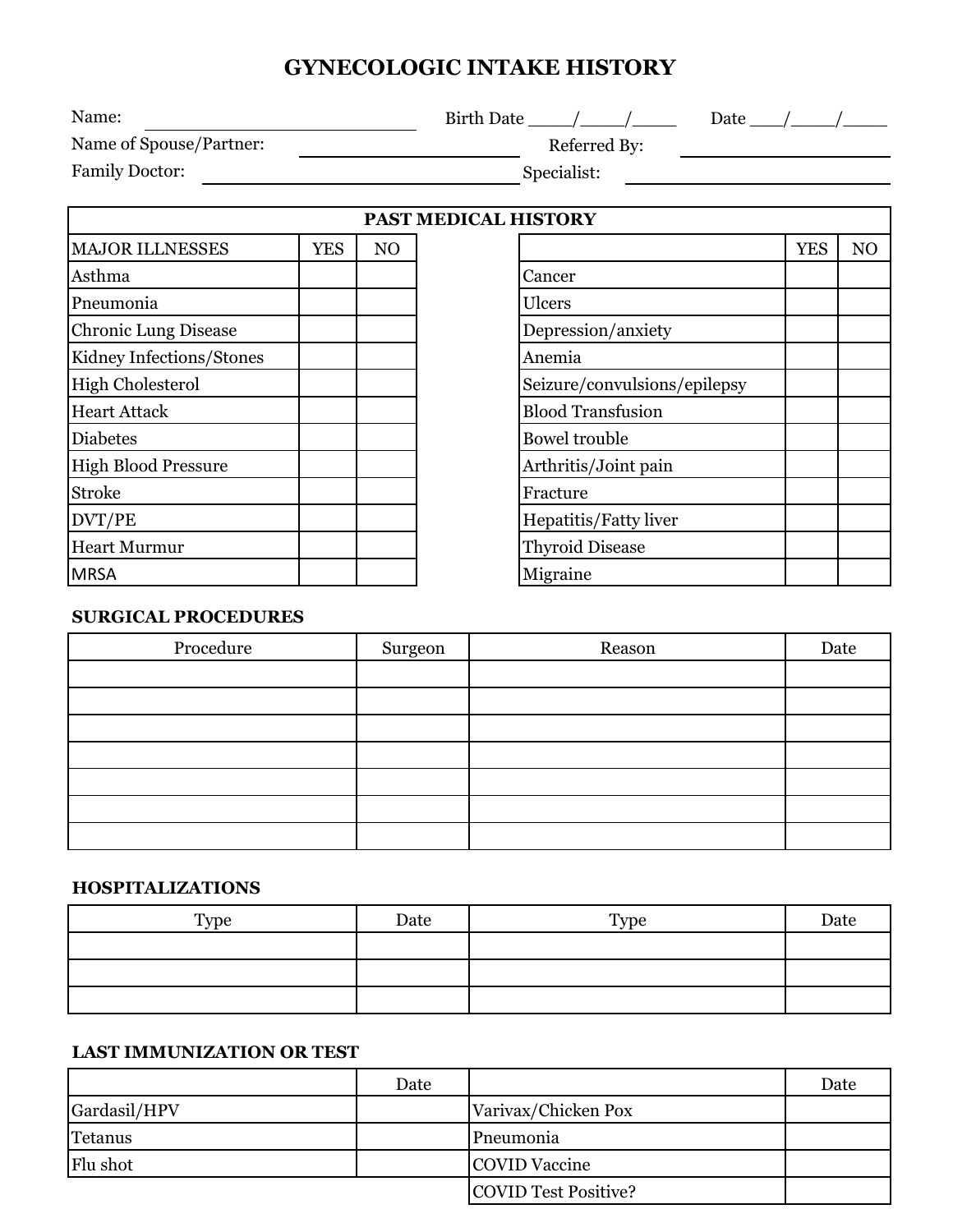## **OB/GYN HISTORY**

|               | Number |                 | Number |
|---------------|--------|-----------------|--------|
| <b>Births</b> |        | Abortions       |        |
| Miscarriages  |        | Living Children |        |

#### **CURRENT MEDICATIONS**

| Drug Name | Dosage | Drug Name | Dosage |
|-----------|--------|-----------|--------|
|           |        |           |        |
|           |        |           |        |
|           |        |           |        |
|           |        |           |        |

### **FAMILY HISTORY - BE SPECIFIC OF WHICH RELATIVE**

| Illness                    | Yes | Relative | Illness                 | Yes | Relative |
|----------------------------|-----|----------|-------------------------|-----|----------|
| Diabetes                   |     |          | <b>High Cholesterol</b> |     |          |
| <b>Stroke</b>              |     |          | <b>Breast Cancer</b>    |     |          |
| <b>Heart Disease</b>       |     |          | Colon Cancer            |     |          |
| <b>High Blood Pressure</b> |     |          | <b>Ovarian Cancer</b>   |     |          |
| <b>DVT</b>                 |     |          | <b>Birth Defects</b>    |     |          |

| <b>HABITS</b>           | <b>YES</b> | NO. |                |                 |
|-------------------------|------------|-----|----------------|-----------------|
| Smoking                 |            |     | Packs per day  | Years           |
| Alcohol                 |            |     | Drinks per day | Drinks per week |
| Drug Use                |            |     |                |                 |
| Seat Belt Use           |            |     |                |                 |
| <b>Regular Exercise</b> |            |     |                |                 |

#### **PERSONAL PROFILE**

| <b>Marital Status</b>         | Married            | Single $\Box$ | Widowed $\square$          | Divorced               | $\Box$ |       |  |
|-------------------------------|--------------------|---------------|----------------------------|------------------------|--------|-------|--|
| Number of Living Children     |                    |               |                            |                        |        |       |  |
| Number of People in Household |                    |               | <b>Sexual Orientation:</b> |                        |        |       |  |
| School Completed              | High School $\Box$ |               | College<br>$\Box$          | <b>Graduate Degree</b> |        | Other |  |
| Current or most recent job    |                    |               |                            |                        |        |       |  |
|                               |                    |               |                            |                        |        |       |  |

## **PERSONAL SAFETY**

| YES | NΟ |                                                                  |
|-----|----|------------------------------------------------------------------|
|     |    | Has anyone close to you ever threatened to hurt you?             |
|     |    | Has anyone ever hit, kicked, choked, or hurt you physically?     |
|     |    | Has anyone, including your partner, ever forced you to have sex? |
|     |    | Are you ever afraid of your partner?                             |